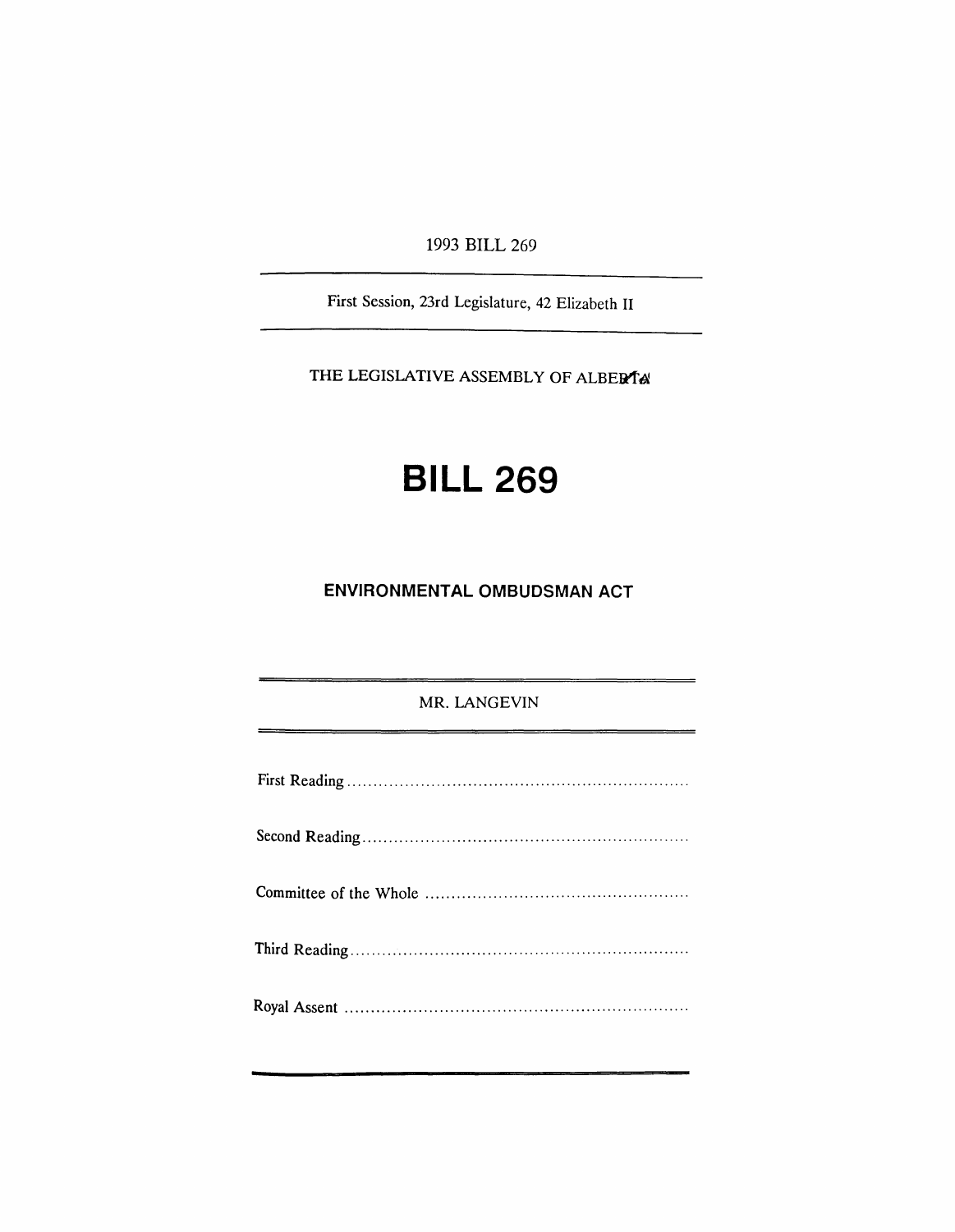*Bill 269 Mr. Langevin*

## **BILL 269**

1993

## **ENVIRONMENTAL OMBUDSMAN ACT**

*(Assented to* , 1993)

HER MAJESTY, by and with the advice and consent of the Legislative Assembly of Alberta, enacts as follows:

Definitions

1 In this Act,

(a) "agency" means any agent of the Crown and for the purposes this Act includes a Crown corporation and any provincial agency as defined in the *Financial Administration Act;*

(b) "Environmental Ombudsman" means the Ombudsman appointed pursuant to section 2 of the Ombudsman Act;

(c) "consent" means any approval required by a public authority for any development as defined in the Planning Act and any other approval by a public authority under any enactment for the doing of any thing which may affect the environment;

(d) "contaminant" means any substance, whether gaseous, liquid, or solid that

(i) is foreign to or alters the balance of the natural constituents of the environment into which it is introduced; and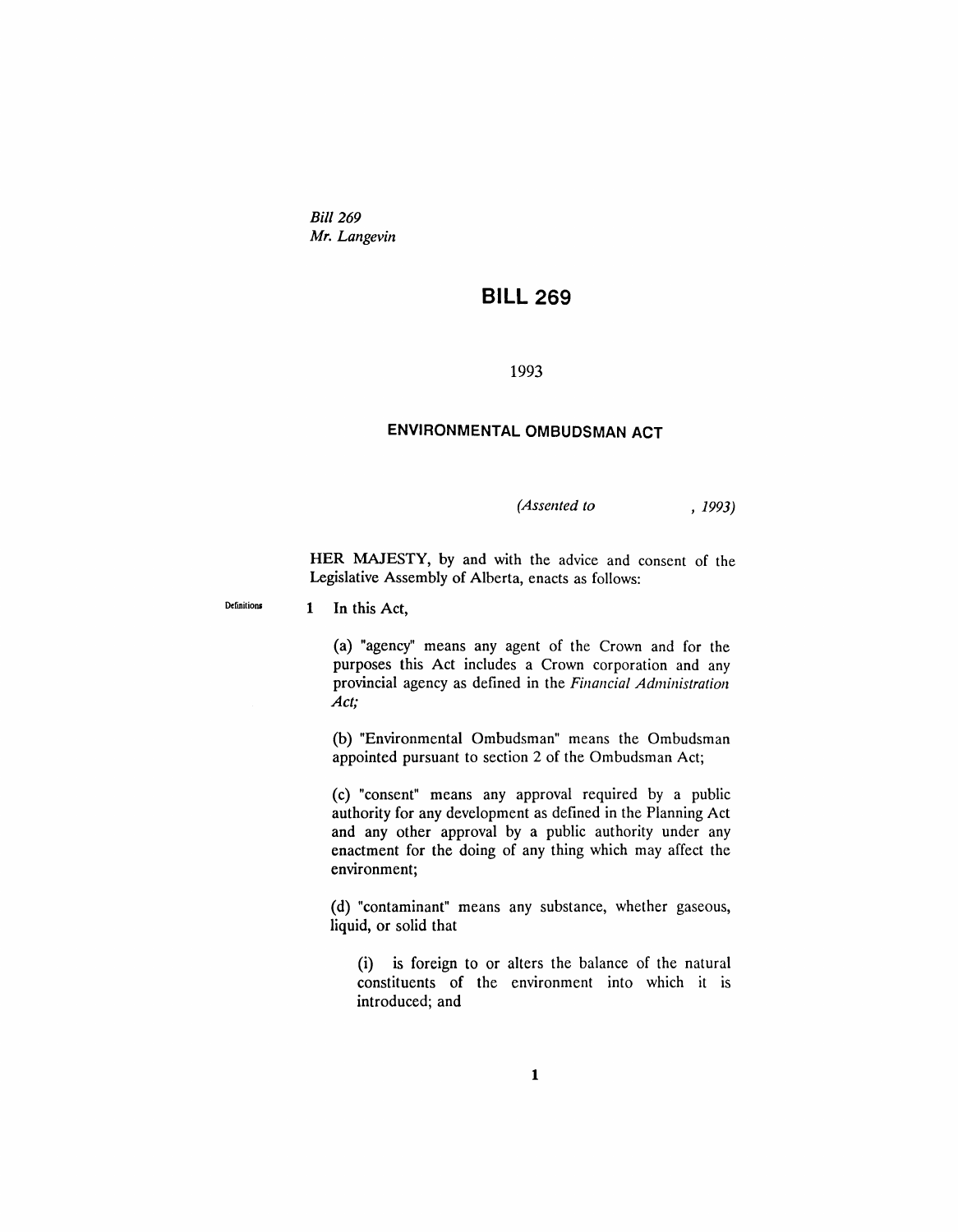(ii) is or may be injurious to, or will or may adversely affect, the environment or the health or safety of persons or property;

(e) "ecosystem" means any system of interacting terrestrial or aquatic organisms within their natural and physical environment;

- (f) "environment" includes
	- (i) ecosystems and their constituent parts;
	- (ii) all natural and physical resources; and

(iii) the social, economic, aesthetic, and cultural conditions which affect the environment or which are affected by changes to the environment;

(g) "hazardous substance" means a hazardous chemical as defined by the *Hazardous Chemicals Act,* and any other inflammable, toxic, explosive, infectious, radioactive, or other substance which may impair human, plant, or animal health;

(h) "local authority" has the meaning given to it in the *Local Authorities Board Act;*

(i) "Minister" means a member of the Executive Council;

(j) "natural hazard" means any atmospheric or earth or water related occurrence, including erosion, volcanic activity, landslip, subsidence, sedimentation, fire or flooding, the action of which adversely affects or may adversely affect human life, property, or the environment;

(k) "natural and physical resources" includes water, air, soil, minerals, hydrocarbons, and energy, all forms of flora and fauna, whether native to Alberta or introduced, and any building, structure machine, device, or other facility made by people;

(I) "pollution" means any process, whether natural or artificial, resulting in the introduction of any contaminant into the environment, and includes air pollution within the meaning of the *Clean Air Act,* and noise; and "pollutant" has a corresponding meaning;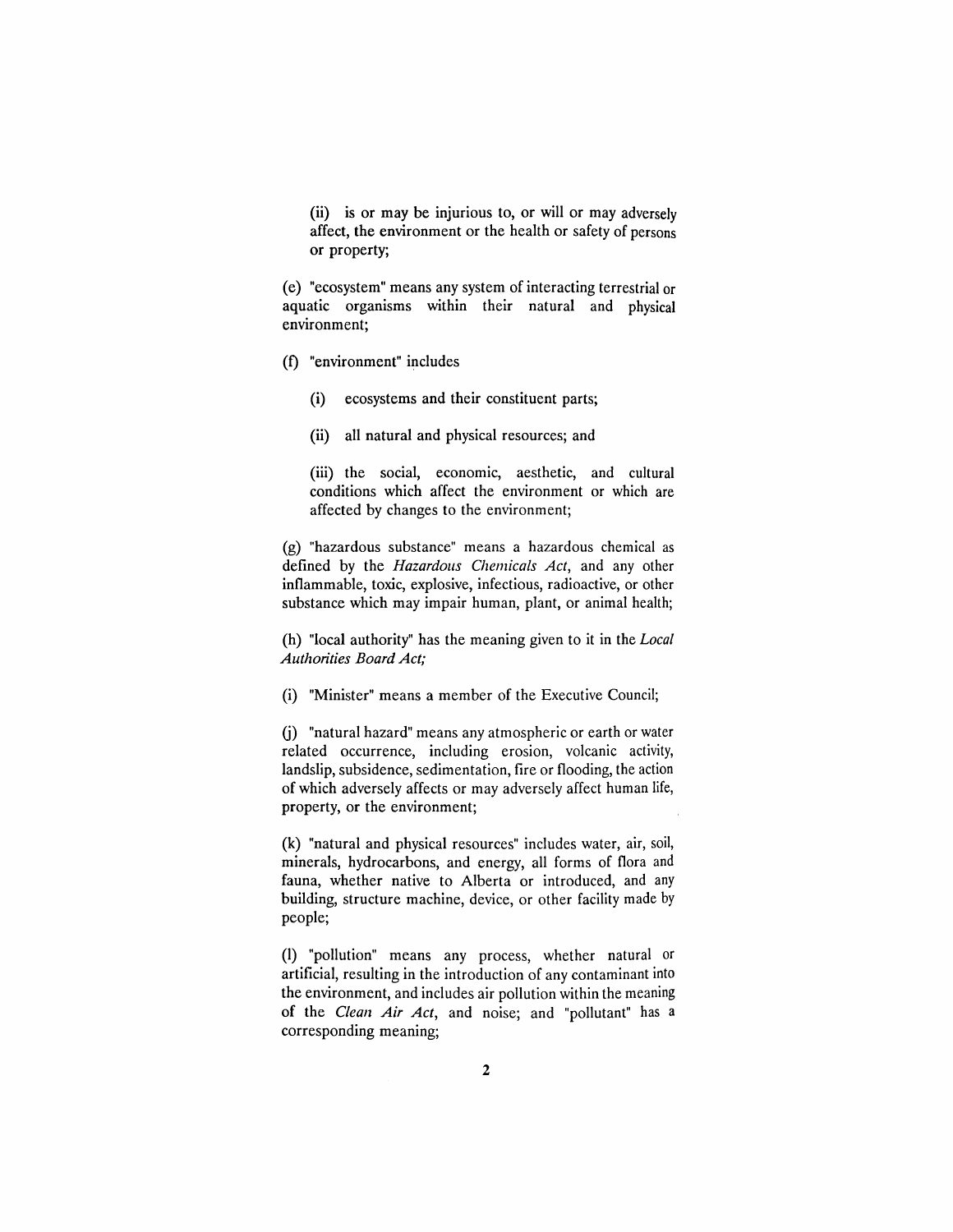- (m) "public authority" means
	- (i) a Minister of the Crown;
	- (ii) a Government department or agency;

(iii) the Executive Council, in making an Order in Council or other instrument; or

(iv) a local authority.

(n) "Select Standing Committee" means the Select Standing Committee of the Legislative Assembly on Legislative Offices.

2(1) The office of Environmental Ombudsman shall be held by the person appointed Ombudsman pursuant to section 2 of the Ombudsman Act and shall be held subject to the same terms and conditions as set out in sections 2 through 10.1 of that Act.

(2) Section 12 of the Ombudsman Act shall not apply to the Environmental Ombudsman.

Functions as  $3(1)$ Environmental Ombudsman

The functions of the Environmental Ombudsman shall be

(a) with the objective of maintaining and improving the quality of the environment, to review from time to time the system of agencies and processes established by the Government to manage the allocation, use and preservation of natural and physical resources, and to report the results of any such review to the Legislative Assembly and to such other bodies or persons as the Environmental Ombudsman considers appropriate;

(b) where the Environmental Ombudsman thinks it is necessary, to investigate the effectiveness of environmental planning and environmental management carried out by public authorities, and advise them on any remedial action the Environmental Ombudsman considers desirable;

(c) to

(i) investigate any matter in respect of which, in the Environmental Ombudsman's opinion, the environment may be or has been adversely affected, whether through natural causes or as a result of the acts or omissions of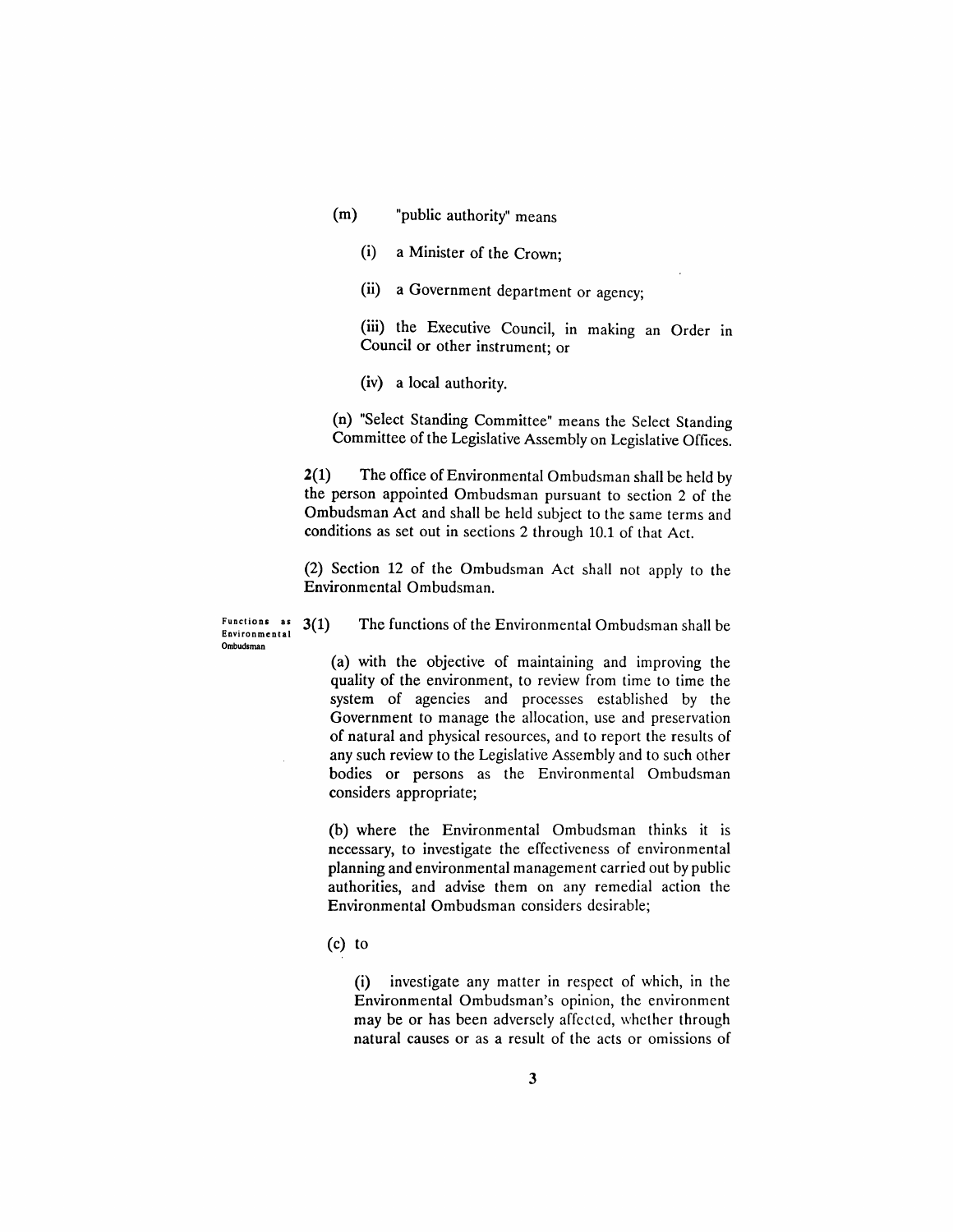any person or body, to an extent which the Environmental Ombudsman considers warrants investigation; and

(ii) advise, where necessary, the appropriate public authority and any other person or body the Environmental Ombudsman -thinks appropriate of the preventive measures or remedial action which the Environmental Ombudsman considers should be taken; and

(iii) report the results of the investigation to the Legislative Assembly;

(d) at the request of the Legislative Assembly or any select committee of the Legislative Assembly, to report to the Legislative Assembly or committee on any petition, Bill, or other matter before the Legislative Assembly or committee the subject matter of which may have a significant effect on the environment;

(e) on the direction of the Legislative Assembly to inquire into any matter that has had or may have a substantial and damaging effect on the environment, and to report the results of the inquiry to the Legislative Assembly;

(1) to undertake and encourage the collection and dissemination of information relating to the environment;

(g) to encourage preventative measures and remedial actions for the protection of the environment.

(2) For the purposes of any inquiry held under subsection (e) of this section, the Environmental Ombudsman shall have the same powers as are conferred on a commissioner under the *Public Inquiries Act* and the provisions of that Act shall apply to all persons involved in any capacity in any such inquiry as if it were an inquiry conducted by a commissioner under that Act.

(3) The Environmental Ombudsman shall have, in relation to any such inquiry, and any report on the results of the inquiry, the same immunities and privileges as are possessed by a Judge of the Court of Queen's Bench in the exercise of the Judge's civil jurisdiction.

Consideration 4 In the performance of the Environmental Ombudsman's functions the Environmental Ombudsman, where the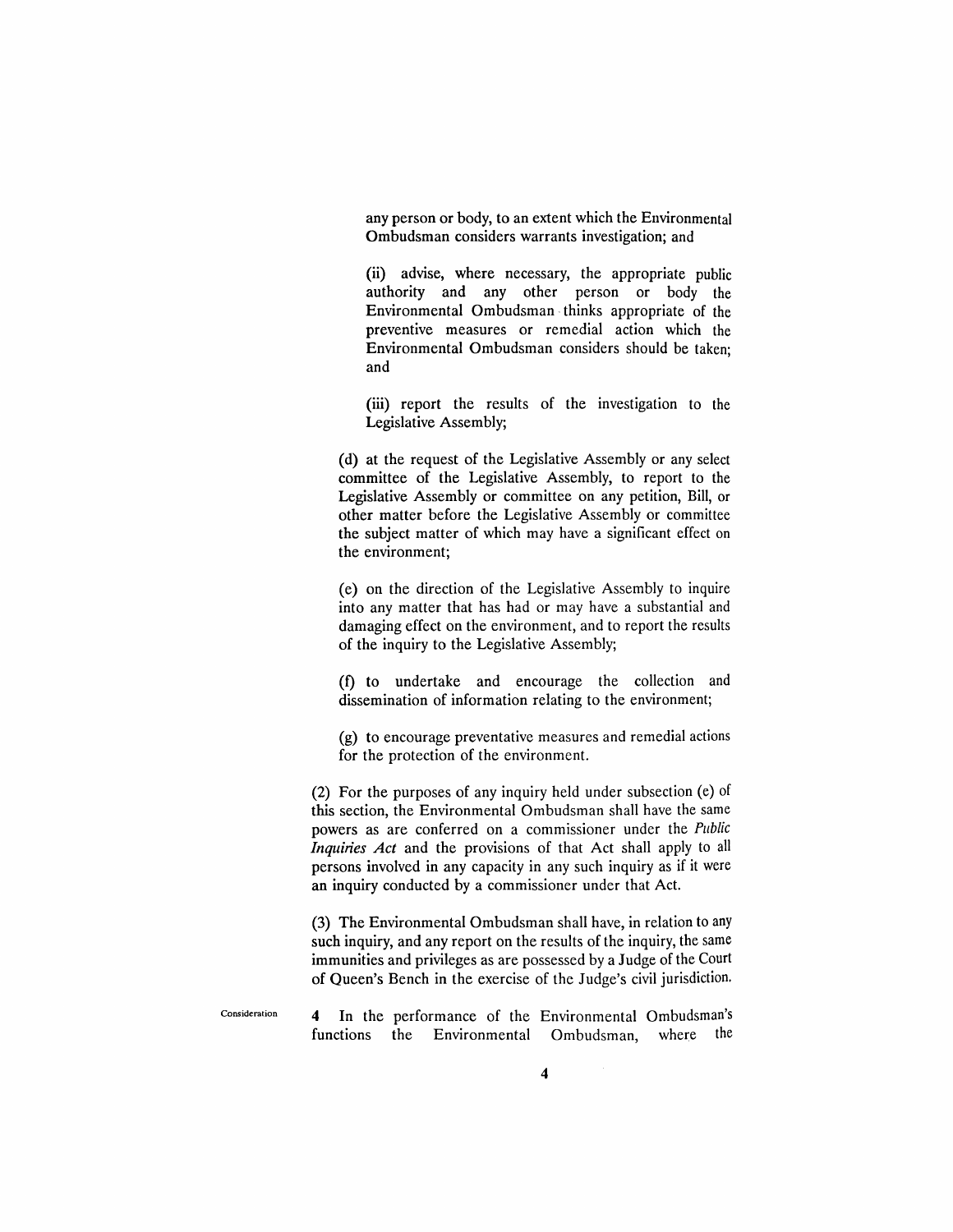Environmental Ombudsman considers it appropriate, shall have regard, in particular but not exclusively, to

(a) the maintenance and restoration of ecosystems of importance, especially those supporting habitats or rare, threatened, or endangered species of flora or fauna;

(b) areas, landscapes, and structures of aesthetic, archaeological, cultural, historical, recreational, scenic, and scientific value;

(c) the effects on communities of people of

(i) actual or proposed changes to natural and physical resources;

(ii) the establishment or proposed establishment of new communities;

(d) whether any proposals, policies, or other matters, the consideration of which is within the Environmental Ombudsman's functions, are likely to

(i) result in or increase pollution; or

(ii) result in the occurrence, or increase the changes of occurrence, of natural hazards or hazardous substances; or

(iii) have features, the environmental effects of which are not certain, and the potential impact of which is such as to warrant further investigation in order to determine the environmental impact of the proposal, policy, or other matter; or

(iv) result in the allocation or depletion of any natural and physical resources in a way or at a rate that will prevent the renewal by natural processes of the resources or will not enable an orderly transition to other materials;

(e) all reasonably foreseeable effects of any such proposal, policy, or other matter on the environment, whether adverse or beneficial, short term or long term, direct or indirect, or cumulative;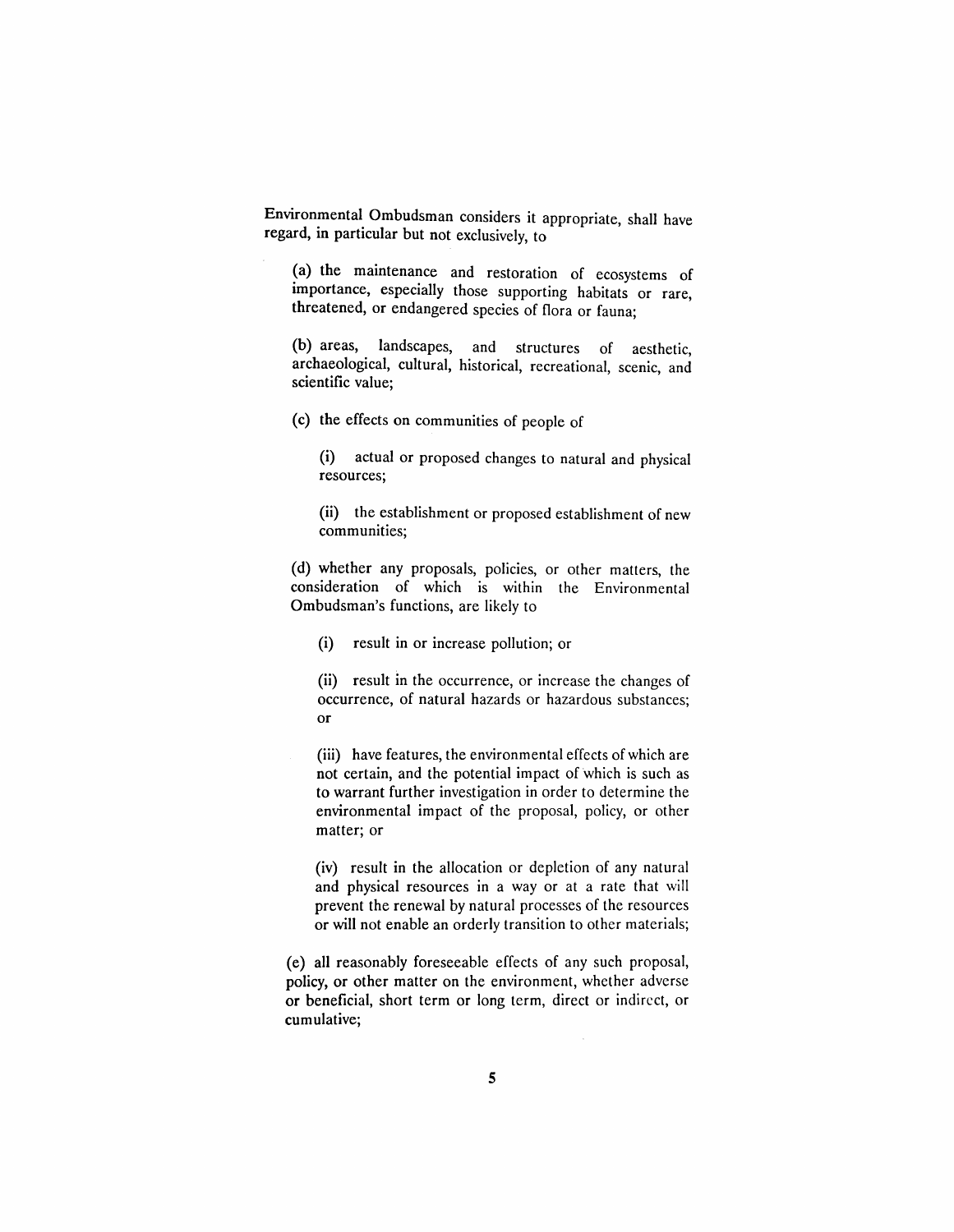(1) alternative means or methods of implementing or providing for any such proposal, policy, or matter in all or any of its aspects, including the consideration, where appropriate, of alternative sites.

5(1) The Environmental Ombudsman shall have such powers as may be necessary to enable the Environmental Ombudsman to carry out the Environmental Ombudsman's functions under this Act.

(2) The Environmental Ombudsman may from time to time require any person who in the Environmental Ombudsman's opinion is able to give any information relating to any matter which is being investigated or inquired into by the Environmental Ombudsman to furnish to the Environmental Ombudsman any such information and to produce any documents or papers of things which in the Environmental Ombudsman's opinion relate to any such matter and which may be in the possession or under the control of that person.

(3) The Environmental Ombudsman may summon before the Environmental Ombudsman and examine on oath any person who in the Environmental Ombudsman's opinion is able to give any such information, and for that purpose may administer an oath.

(4) Any person who is bound by the provisions of any enactment to maintain secrecy in relation to any matter or not to disclose any matter shall not be required to

(a) supply any information to the Environmental Ombudsman; or

(b) answer any question put by the Environmental Ombudsman; or

(c) produce any document, paper, or thing to the Environmental Ombudsman

if compliance with the requirement would be in breach of the obligation of secrecy or non-disclosure.

(5) Every person shall have the same privileges in relation to the giving of information, the answering of questions, and the production of documents and papers and things in accordance with this section as witnesses have in any Court.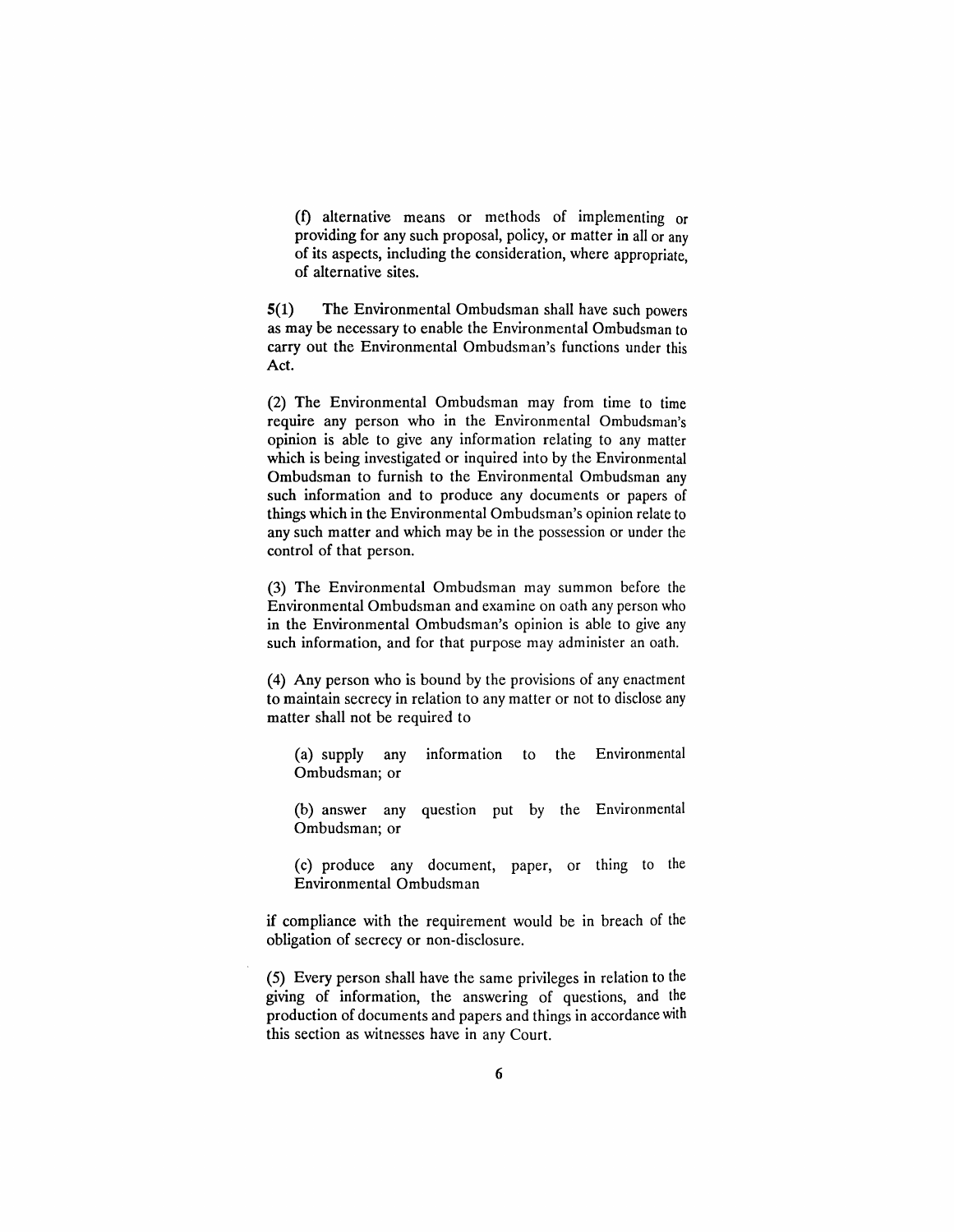(6) Except on the trial of any person for perjury in respect of his or her sworn testimony, no statement made or answer given by that or any proceedings before the Environmental Ombudsman shall be admissible in evidence against any person in any court or at any inquiry or in any other proceedings, and no evidence in respect of proceedings before the Environmental Ombudsman shall be given against any person.

(7) No person shall be liable to prosecution for an offence against any enactment, other than this Act, by reason of compliance with any requirement of the Environmental Ombudsman under this section.

6(1) In any proceedings in any way relating to or arising from the obtaining of, or any attempt to obtain, any consent, the Environmental Ombudsman

(a) shall have the right to be present and be heard solely for the purpose of calling evidence on any matter, including evidence in rebuttal, that should be taken in account in determining the proceedings;

(b) may examine, cross-examine, and re-examine witnesses;

(c) may be represented by counselor by any duly authorized representative

but shall have no greater rights than parties to the proceedings in respect of the calling of evidence or evidence in rebuttal, or in respect of the examination, cross-examination, and re-examination of witnesses.

(2) Where the Environmental Ombudsman appears in any proceedings pursuant to any of the provisions of subsection (1) of this section, the court, tribunal, or other body before which those proceedings are conducted, where it has power to award costs to or against parties to the proceedings, may make such order as it thinks just

(a) as to the payment by any party to the proceedings of the costs incurred by the Environmental Ombudsman in doing so; or

(b) as to the payment by the Environmental Ombudsman of any costs incurred by any party to the proceedings by reason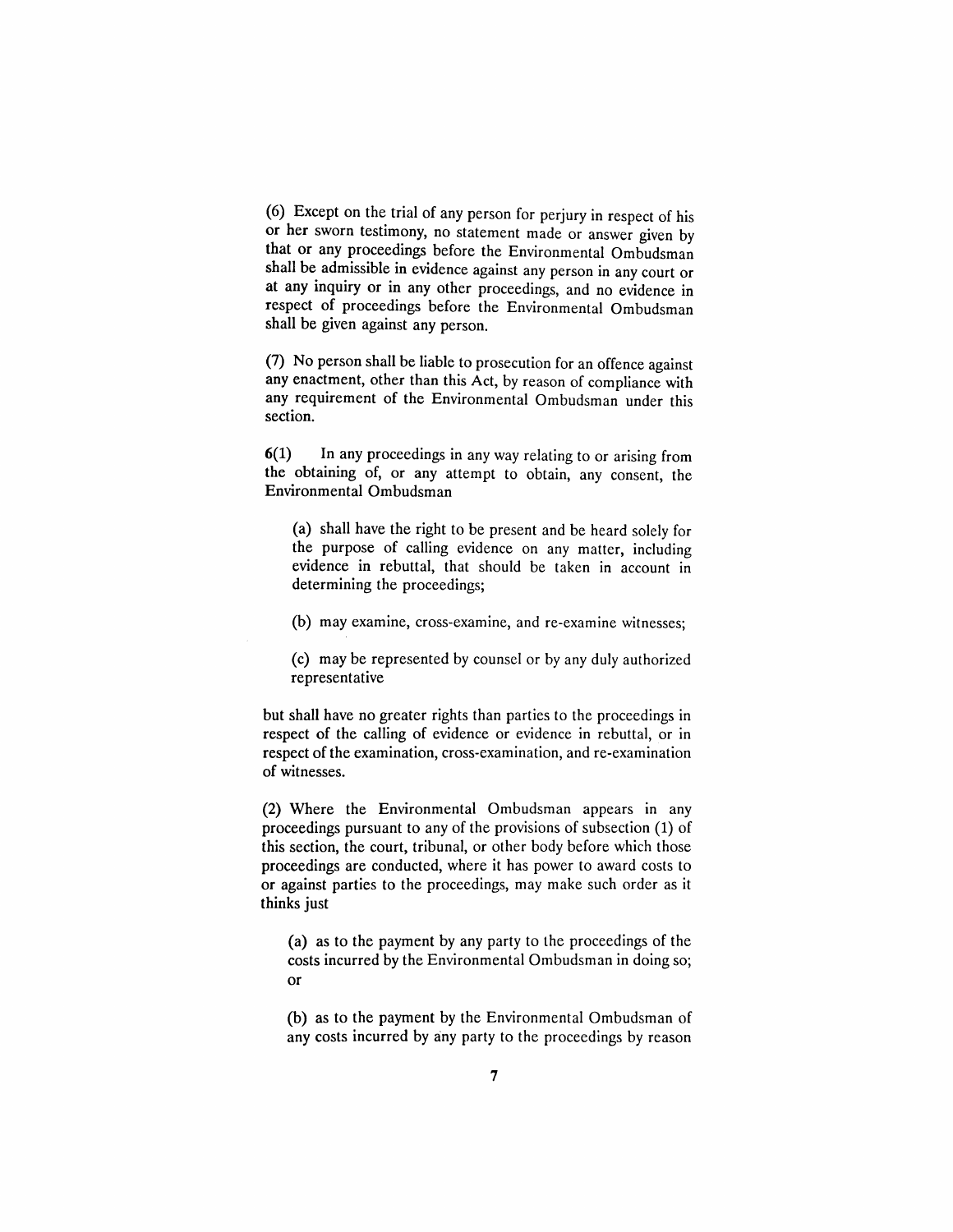of the Environmental Ombudsman's so doing;

(c) where any costs are so awarded to the Environmental Ombudsman, the Environmental Ombudsman may recover them in the same manner as parties to the proceedings may recover costs awarded to them.

7(1) No report or recommendation of the Environmental Ombudsman and no investigation or other proceeding under this Act leading to a report or recommendation of the Environmental Ombudsman shall be made the subject of

(a) an inquiry under the *Public Inqubies Act,* or

(b) an inquiry, investigation, review or hearing by any person or body pursuant to any other Act.

(2) Subsection (1) does not apply to an inquiry, investigation, review or hearing conducted by

(a) the Legislative Assembly;

(b) a committee of members of the Legislative Assembly appointed by a resolution of the Legislative Assembly;

(c) a commissioner under the *Public Inquiries Act,* if a resolution of the Legislative Assembly authorized the Lieutenant Governor in Council to make an order for the inquiry under that Act; or

(d) any other person or body appointed by a resolution of the Legislative Assembly

and any resolution made under clause (b), (c) or (d) shall prescribe the terms of reference of the inquiry, investigation, review or hearing.

(3) Notwithstanding section 12, or any oath taken under this Act,

(a) the Environmental Ombudsman or a former Environmental Ombudsman; or

(b) any person who holds or formerly held an office or appointment under the Environmental Ombudsman or a former Environmental Ombudsman,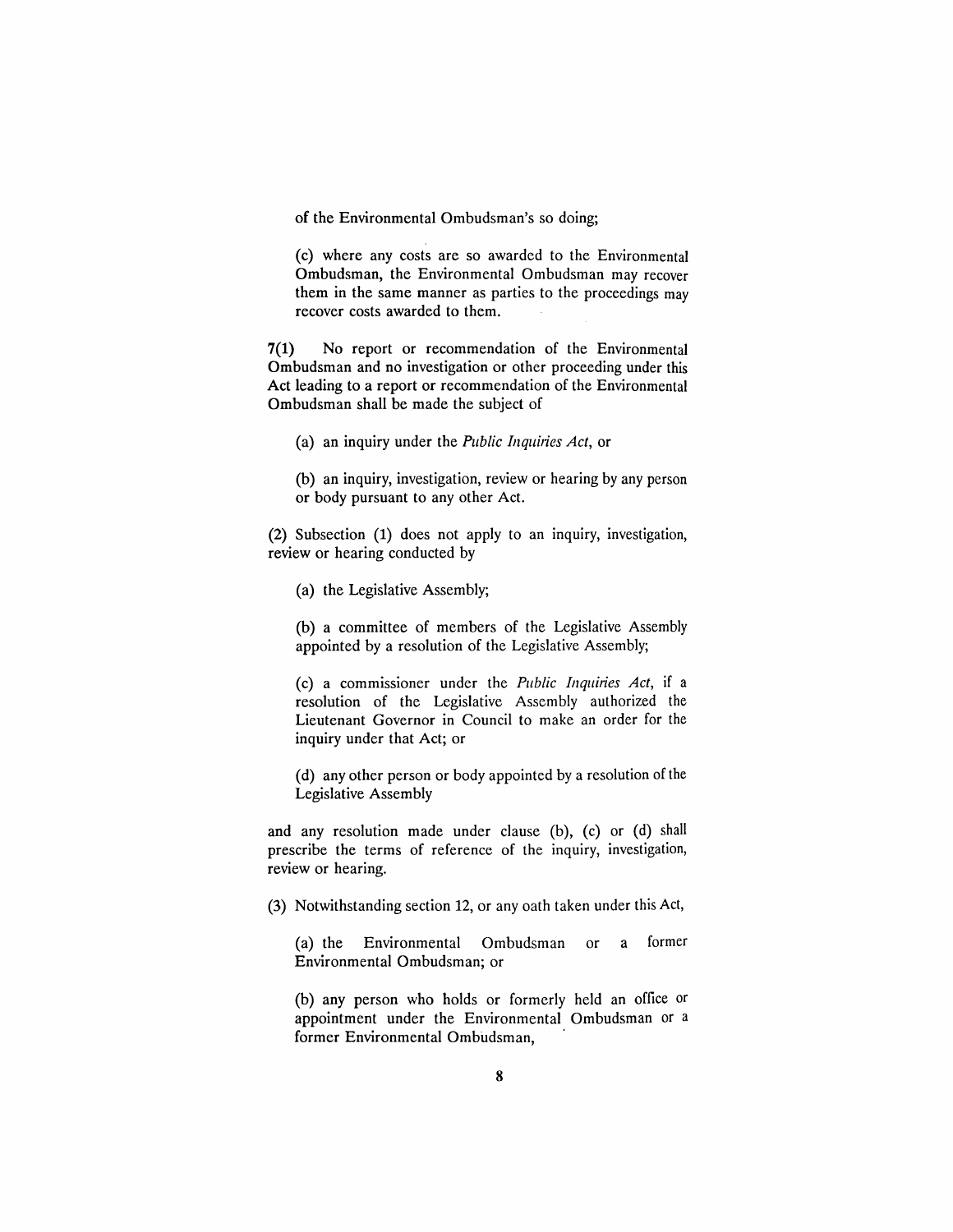is a compellable witness in any inquiry, investigation, review or hearing mentioned in subsection (2) in respect of matters that came to his knowledge in the course of the administration of this Act.

(4) The Environmental Ombudsman or any other person mentioned in subsection (3) who is a witness in any inquiry, investigation, review or hearing mentioned in subsection (2)

(a) shall not answer any question or be compelled to answer any question; and

(b) shall not produce or be compelled to produce any document, paper or thing

when the Environmental Ombudsman or counsel on his behalf objects on the ground that the answer, document, paper or thing relates to matters of a secret and confidential nature.

(5) When a former Environmental Ombudsman or any person who holds or formerly held an office or appointment under the Environmental Ombudsman or a former Environmental Ombudsman is summoned as a witness in an inquiry, investigation, review or hearing mentioned in subsection (2), the person who summoned that witness shall forthwith give notice of that fact to the Environmental Ombudsman that is sufficient in the circumstances to enable him to appear and to make objections in respect of the witness's testimony pursuant to subsection (4).

8 No proceedings of the Environmental Ombudsman shall be held bad for want of form and, except on the ground of lack of jurisdiction, and no proceedings or decision of the Environmental Ombudsman shall be challenged, reviewed, quashed, or called in question in any court.

9(1) No proceedings lie against the Environmental Ombudsman or against any person holding an office or appointment under the Environmental Ombudsman for any thing he may do or report or say in the course of the exercise of their functions.

(2) Subject to the provisions of section  $6(1)$ , neither the Environmental Ombudsman nor any person holding an office or appointment under the Environmental Ombudsman shall be called to give evidence in any court or in any proceedings of a judicial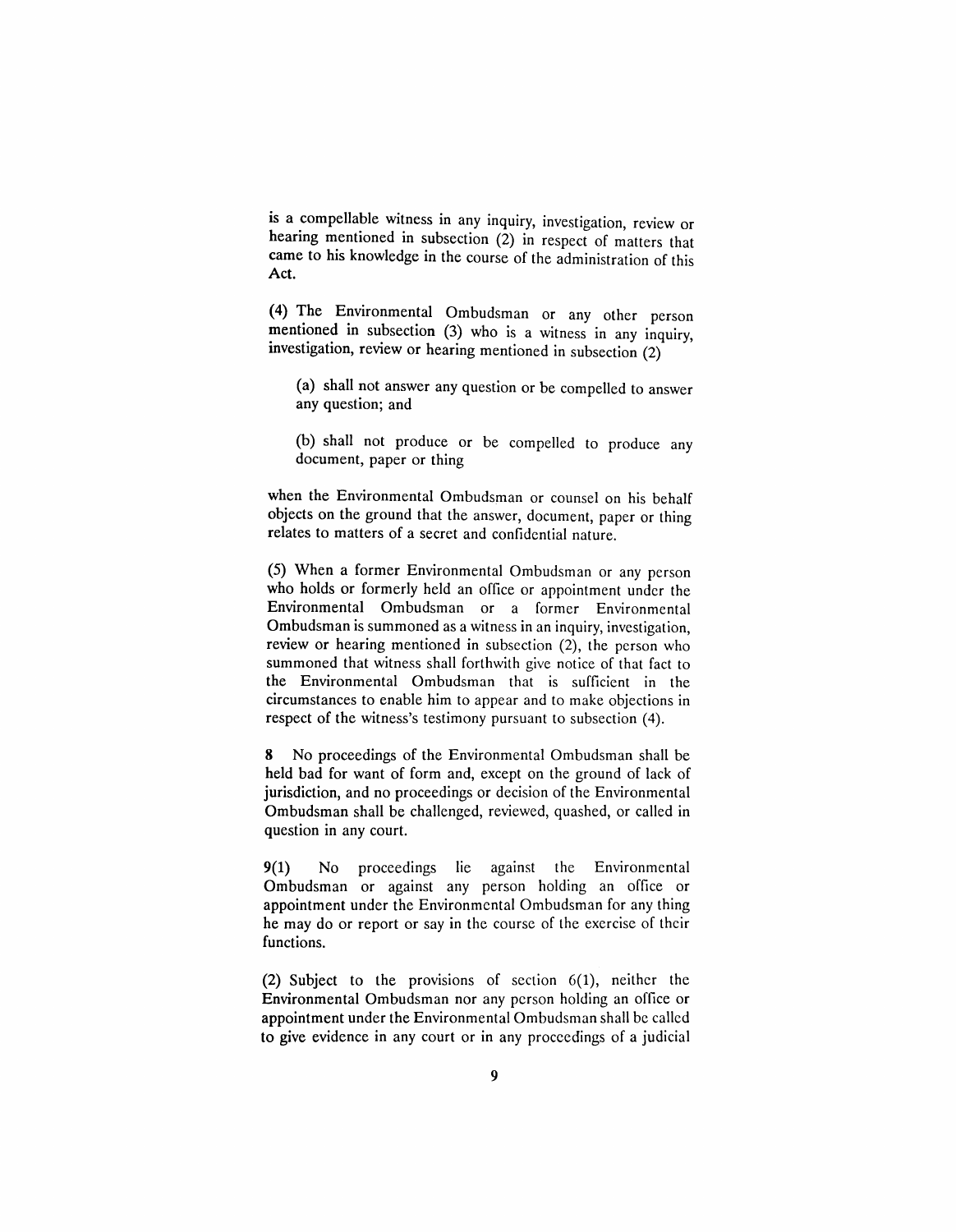nature in respect of any thing coming to his knowledge in the exercise of his functions under this Act.

(3) Anything said or any information supplied or any document, paper or thing produced by any person in the course of any inquiry by or proceedings before the Environmental Ombudsman under this Act is privileged in the same manner as if the inquiry or proceedings were proceedings in a court.

(4) For the purposes of the *Defamation Act,* reports and statements of the Environmental Ombudsman under this Act shall be deemed to be privileged and a fair and accurate report thereof in a newspaper or a broadcast shall be deemed to be privileged.

10 For the purposes of this Act, the Environmental Ombudsman may at any time enter on any premises occupied by any department or agency and inspect the premises and carry out in those premises any investigation that is within his jurisdiction.

11(1) With the prior approval of the Select Standing Committee, the Ombudsman may by writing under his hand, delegate to any person holding any office under him any of his powers under this Act, except his power of delegation and the power to make any report under this Act.

(2) A delegation may be made to a specified person or to the holder for the time being a specified office or to the holders of offices of a specified class.

(3) Every delegation is revocable at will and no delegation prevents the exercise of any power by the Ombudsman.

(4) A delegation may be made subject to any restrictions and conditions the Ombudsman thinks fit, and may be made either generally or in relation to any particular case or class of cases.

(5) Until a delegation is revoked, it continues in force according to its tenor and, in the event of the Ombudsman by whom it was made ceasing to hold office, continues to have effect as if made by his successor.

(6) Any person purporting to exercise any power of the Environmental Ombudsman by virtue of such a delegation shall, when required to do so, produce evidence of his authority to exercise the power.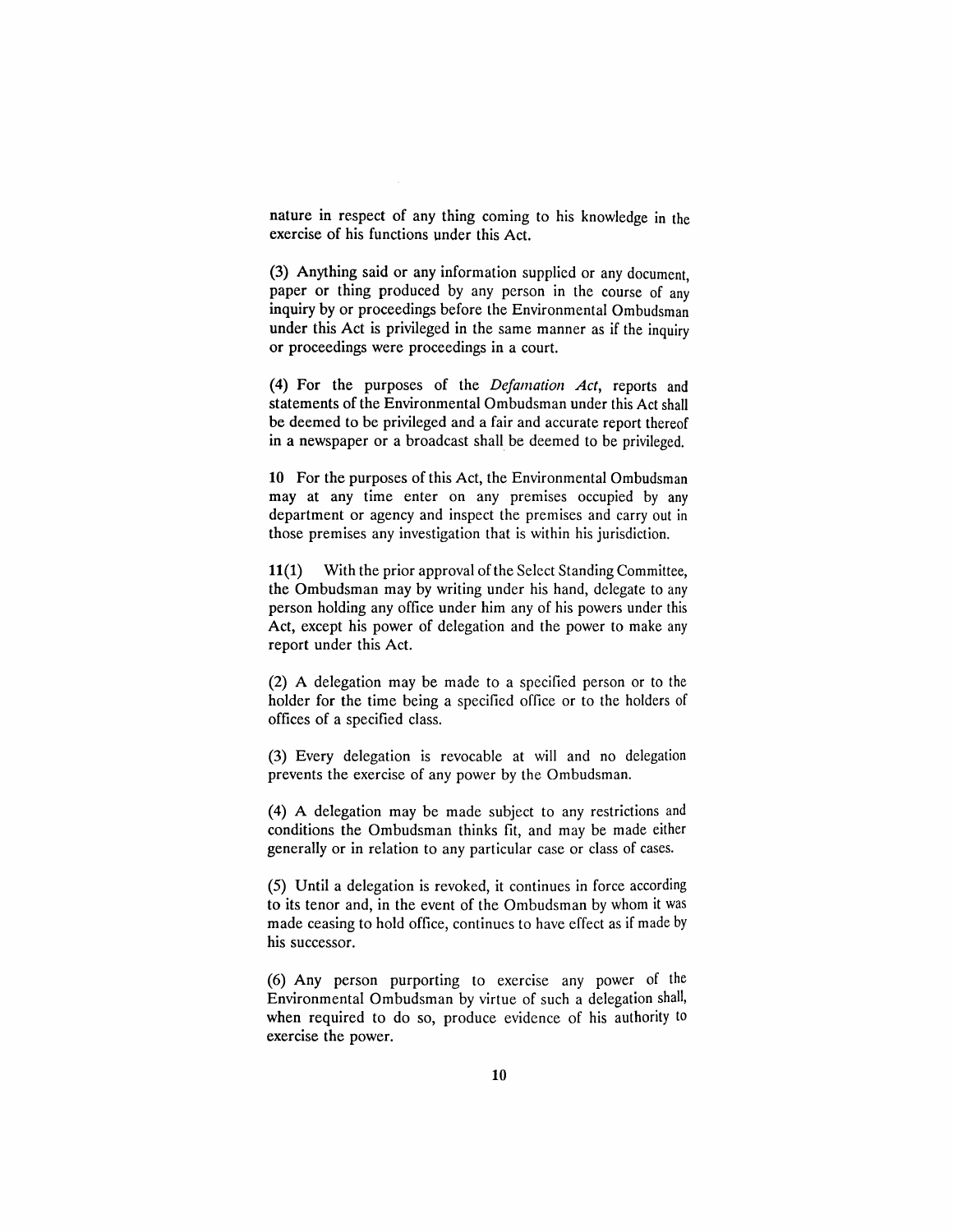**12** Except for purposes connected with the administration of this Act or with the carrying out of the provisions of this Act the Environmental Ombudsman and every person holding any office or appointment under the Environmental Ombudsman shall maintain secrecy in respect of all matters that come to their knowledge in the exercise and performance of their powers and functions under this Act.

13(1) Without limiting the right of the Environmental Ombudsman to make any other report or report to the Legislature at any other time, the Environmental Ombudsman shall in each year make a report to the Legislature on the exercise of his functions under this Act.

(2) The Environmental Ombudsman may, from time to time, in the public interest or the interests of any person or department or agency publish reports relating

- (a) generally to the exercise of his functions under this Act; or
- (b) to any particular case investigated by him,

whether or not the matters to be dealt with in any such report have been the subject of a report to the Legislature.

**14** Any person who,

(a) without lawful justification or excuse, wilfully obstructs, hinders or resists the Environmental Ombudsman or any other person in the exercise of his powers under this Act;

(b) without lawful justification or excuse, refuses or wilfully fails to comply with any lawful requirement of the Environmental Ombudsman or any other person under this Act; or

(c) wilfully makes a false statement to or misleads or attempts to mislead the Environmental Ombudsman or any other person in the exercise of his powers under this Act

is guilty of an offence and is liable to a fine of not more than \$1000 and in default of payment to imprisonment for a term not exceeding 3 months.